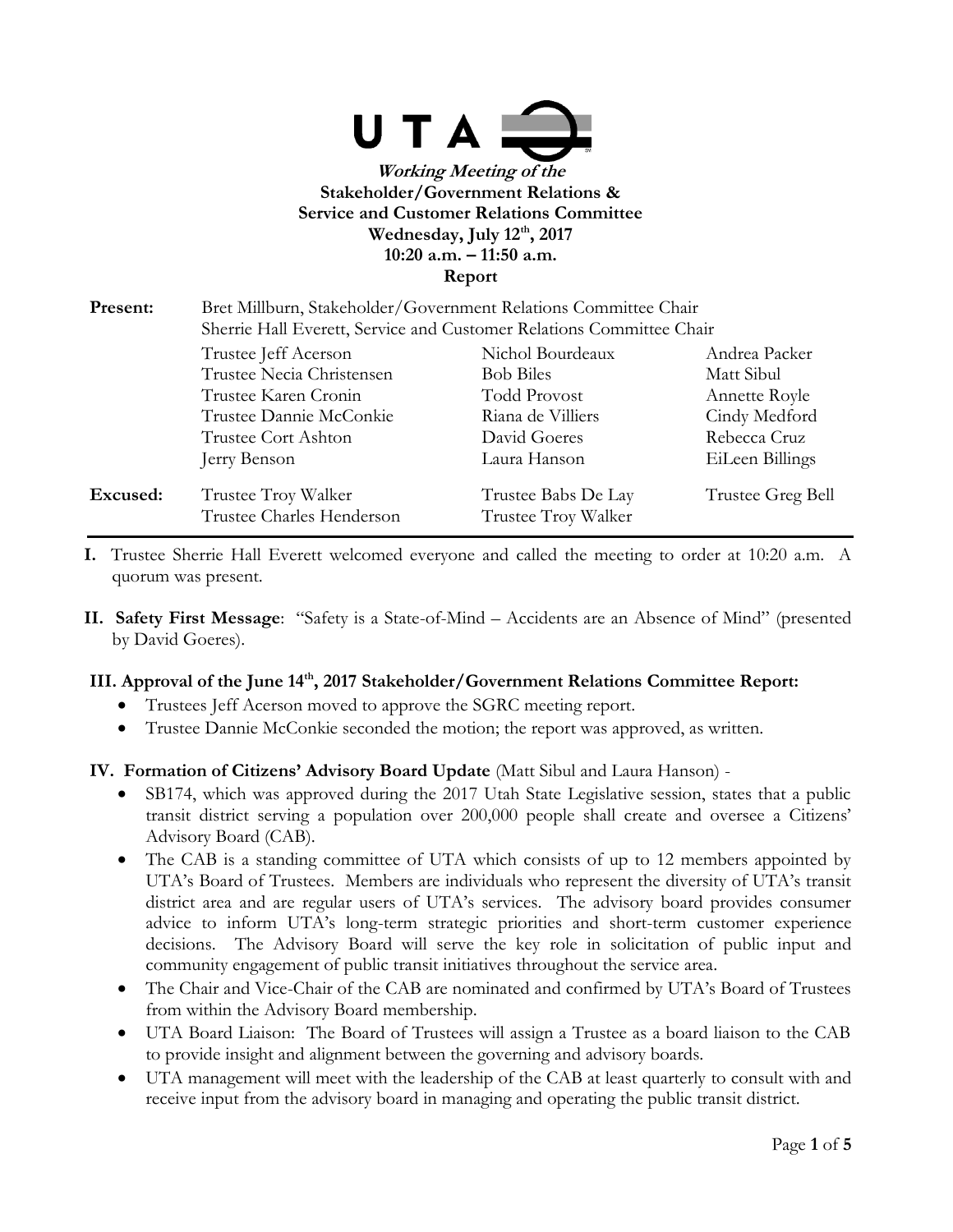- UTA will assign a primary staff liaison to the CAB to manage and direct the Advisory Board meetings and discussions; record meeting discussions and recommendations and report back to the CAB on UTA implementation actions. Additional UTA staff support will be provided from the Customer Experience, Customer Service and Operations Departments.
- The CAB will meet as needed or quarterly in a meeting open to the public for comment, to discuss service, operation and any concerns with the transit district operations and functionality.
- The Advisory Board is not intended to be a decision-making body. It is a non-governing advisory board organized to provide consumer insight and broad strategic advice to UTA's management.
- Laura stated that UTA is recommending a board membership nomination process rather than an application process. UTA Board members will have an opportunity to recommend people. Also recommendations will be considered, throughout the system, from Chambers of Commerce, city officials, advocacy groups, and UTA's Operations staff.
- The nomination process will be finalized during the remainder of July and August.
- Trustee Jeff Acerson moved to forward the finalized list of CAB membership nominations to the full board for review and approval. Trustee Karen Cronin seconded the motion, motion passed unanimously.

### **V. Approval of the May 11th, 2017 Service and Customer Relations Committee Report:**

- Trustees Dannie McConkie moved to approve the SCRC meeting report.
- Trustee Necia Christensen seconded the motion; the report was approved, as written.

#### **VI. Communications/Public Relations Update and Discussion** (Andrea Packer) -

- Public Relations/Marketing/Communications Department History:
	- 1. Andrea provided a history of how far UTA has progressed regarding social media in the last few years.
	- 2. In the past, UTA's main focus was the progress made, completion and service implementation of the several 2015 projects.
	- 3. Currently, social media is looking at long term goals, i.e., development of a comprehensive Community Relations Plan and supporting UTA's planning/construction projects.
	- 4. Andrea's PR/Marketing/Communications team covers many areas including typical advertising, public relations, social media, public participation & outreach, marketing, service scenario development, and brand management.
	- 5. During the last few years, Andrea's group has been working hard to re-vamp UTA's communications approach and to re-build public trust and board reforms.
	- 6. Currently emphasizing two-way communications, looking for opportunities to obtain better public feedback, build relationships with customers, stakeholders, and community leaders.
- Social Media:
	- 1. Heavy focus to be interactive and responsive to the public.
	- 2. Implement content that is relevant and attractive to a wide variety of audiences.
	- 3. The Authority's goal regarding social media is to become the place to obtain good information regarding UTA.
	- 4. Per Trustee Necia Christensen's suggestion, the PR/Marketing group will research the benefits of incorporating Social5's strategy in UTA's digital marketplace.
	- 5. Reviewing benefits of incorporating Snap Chat into UTA's future social media.
	- 6. UTA is covering social media 24 hours per day, 7 days per week. Andrea stated that UTA's social media team works very well together, is integrated and supports each other.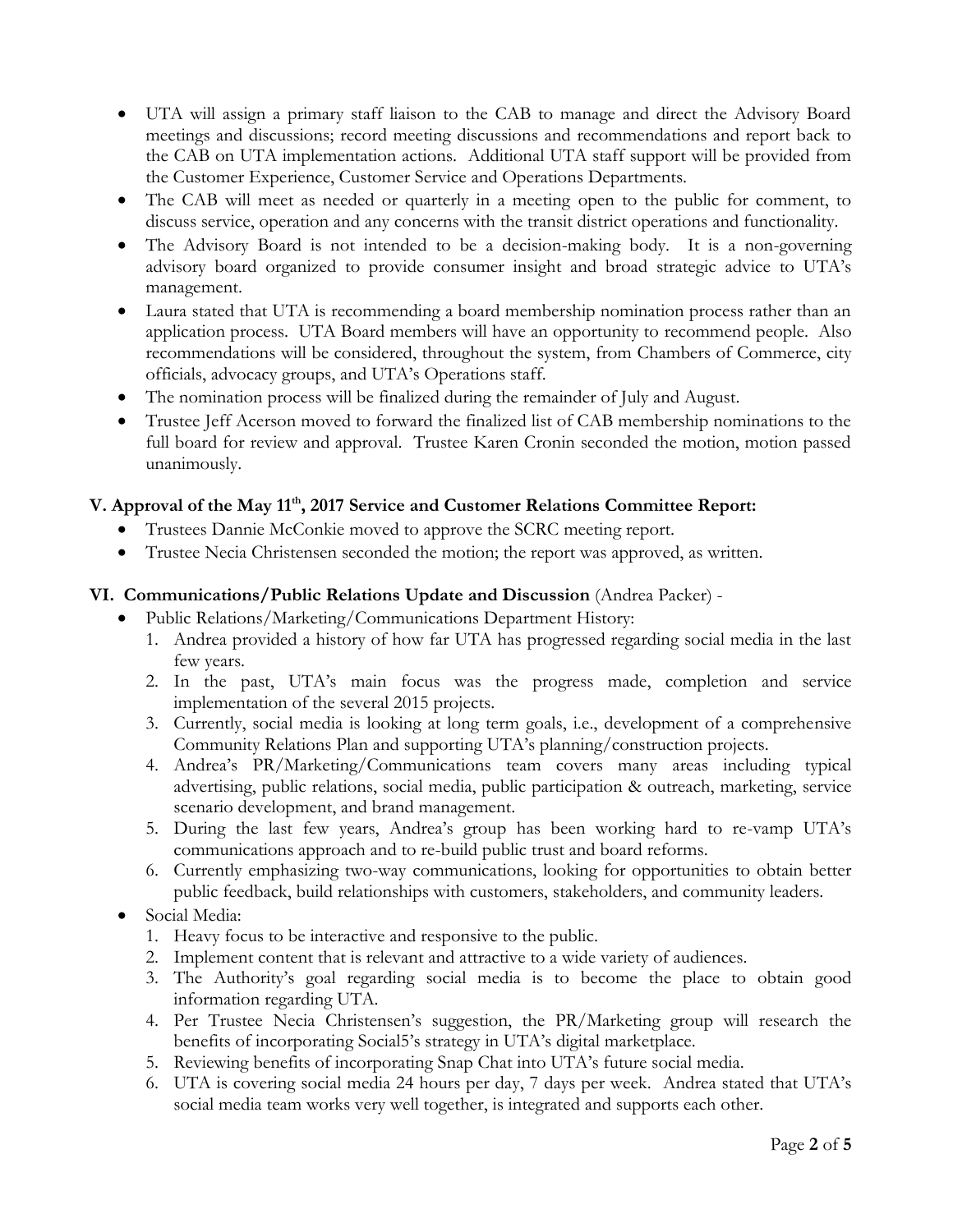- UTA Web-site Redesign:
	- 1. Phase I of UTA's newly redesigned website was launched during February 2016. User experience and interface were significantly improved.
	- 2. Mobile capabilities were implemented. Seventy-one percent riders access UTA website information through their various mobile/portable devices. These improvements include mobile usability and ability to track bus or train.
	- 3. Public Input Opportunities are available on UTA's rideuta.com website: As a rider, community member or stakeholder, you have the opportunity to share your transit experiences and valuable perspectives on this public input website.
	- 4. Phase II was to review and redesign all of the content. That process is close to completion. Basically the entire website has been re-written.
	- 5. It is a continual challenge to keep the information fresh and updated. Therefore, various Communications Department staff have been assigned to the business units or departments to assist with keeping their information updated on the website.
	- 6. Primary focus is to provide the website information that riders need in order to have a positive transit experience.
	- 7. The website is where people primarily go when looking for employment or wanting to do business with UTA. The website is also the place where UTA receives input relative to Board decisions, service changes, etc.
- Customer Tools:
	- 1. UTA has a dedicated UTA's Customer Service Department that is committed to provide quality information and support to customers as they use public transit.
	- 2. Throughout the system "Way-Finding" signage is in place and is continually being updated and improved. UTA continues to provide updated printed schedules and maps. Destination signage has been implemented.
	- 3. Several on-line tools are also available, such as: Automated "next bus" phone system, Ride-Time Text, Trip Planner, Trip Tracker, Social Media, etc.
	- 4. Twitter has become a great tool for service information.
	- 5. Information regarding places, events and points of interest have been added to the website.
	- 6. UTA recently began a brand-refresh effort to update maps, schedules and platform signage. A process is being developed to notify staff when and where a new sign is needed. Andrea's department is then responsible for the graphic designs. Operations staff will then install the signage.
- Advertising Strategy:
	- 1. UTA has policies in place regarding the types of advertisements allowed.
	- 2. UTA also has television and radio and on-line advertising campaigns.
	- 3. UTA has had success with sites such as Twitter and Pandora.
- Partnerships:
	- 1. UTA often partners with other agencies, such as UCAIR, Chambers, bicycle and air quality organizations, schools, event, etc. for advertising campaigns.

#### **VII. Update on Customer and Public Feedback Report** (Nichol Bourdeaux and Cindy Medford) -

 The 2016 UTA reorganization moved Customer Service Department under Nichol Bourdeaux to improve awareness and value of Customer Service.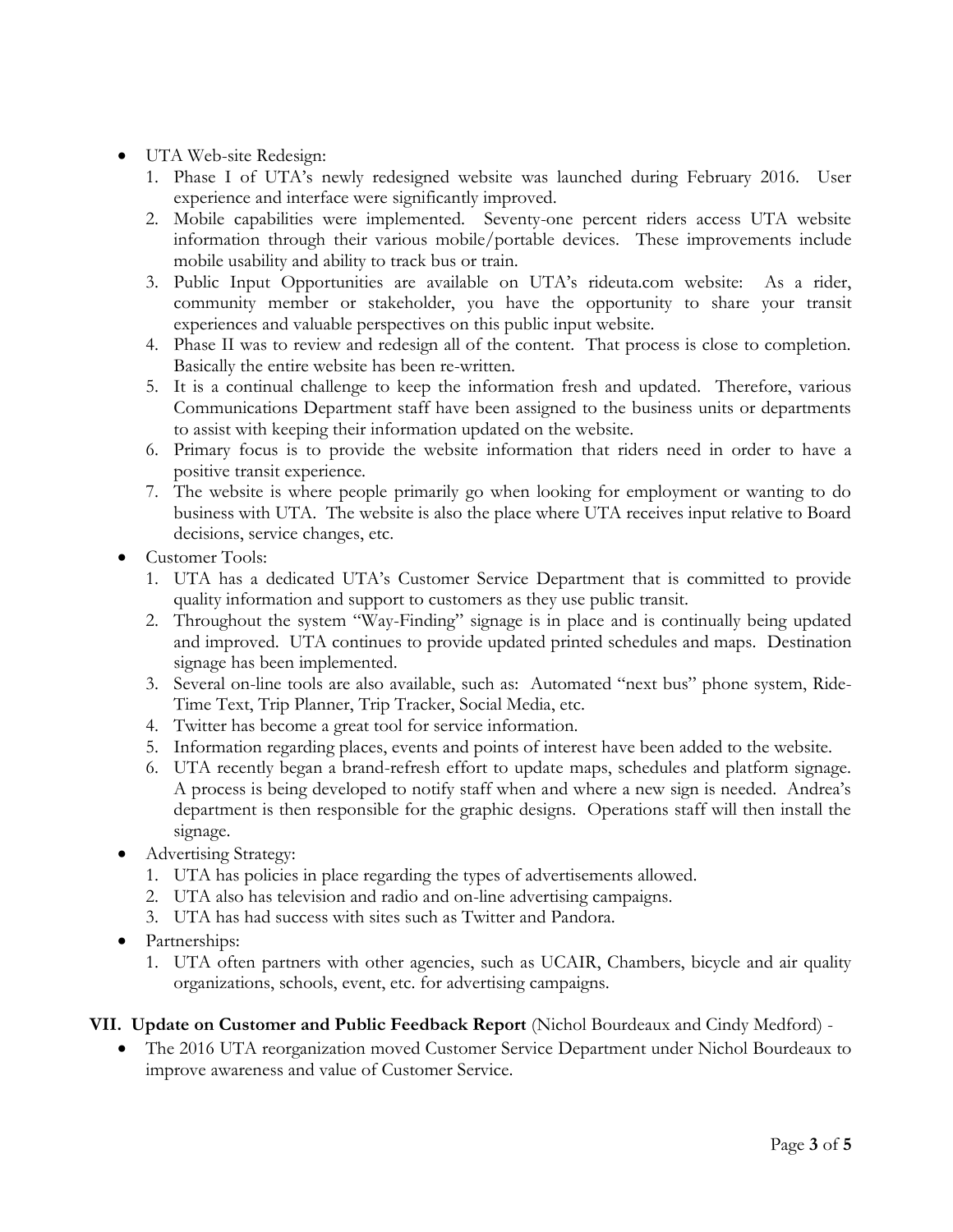- Customer Service Mission Statement: Customer Service Department is committed to creating positive interactions with our customers in order to provide them with accurate information, helpful hints, and empathy to their situation and concerns.
- For person-to-person contacts, added Fines Adjudication and Hearings for UTA Civil Citations during 2017.
- Customer Service Function:
	- 1. Customer focus provides information such as time, routes and schedules for our different modes.
	- 2. Customer Relations: Fare information and safety tips and how to use any of our equipment such as the ticket vending machines.
	- 3. Lost & Found and Fare Media: Dispense certain fare media (bus passes).
	- 4. Electronic Customer Team: Responds to Twitter and updates rail station signage. Also, sends notifications to internal teams regarding service delays.
- Customer Call Center: Receives calls regarding how to use UTA services, plan trips, etc. The number of calls is decreasing as customers are using new tools offered by UTA to help themselves. Over the years, UTA has empowered their agents to address issues as much as possible.
- Customer Feedback Calls: FY 2016 volumes reflect a 9% reduction over the previous year.
- During 2016, 35,249 comments were filed. The top 5 categories were (1) repairs, especially regarding the ticket vending machines, (2) negative customer interactions, (3) FarePay card balances, (4) unused fare media and (5) Pass by.
- Ticket Vending Machine (TVM) repairs have been reduced of the past year. As of June  $30<sup>th</sup>$ , 2017 the TVM calls are down approximately 17%.
- Responding to Customers: Customer Service tries to resolve the customer's concerns or answer questions. If additional investigation is needed, the comment is sent to the responsible business unit or department to review, pull video, and respond back to the customer.
- Continuous Improvement:
	- 1. Looking to increase customer feedback loop.
	- 2. Business units have a new Standard Operating Procedure (SOP) on how to process comments.
		- a. Incorporate Best Practice and the "UTA Way" when interacting with an employee about a complaint.
		- b. Make sure that each business unit keeps UTA "True Norths" in mind when comments are assigned to their division of unit.
		- c. Reviewing comments that appear to be an educational situation or when the conclusion is undeterminable.
		- d. FY 2018, customer service agents will be ensuring customer satisfaction with the feedback process to ensure that we have responded to the customer in a timely manner.
		- e. Looking to use our Customer Service and Relations agents in the community doing grassroots engagement and education. In addition to our operators, these are the people with the most knowledge about the system.
		- f. Draft an evaluation for preventable versus non-presentable incidents.

## **VIII. Input for the Next Committee Meeting** (Bret Millburn) –

- Safety First Message (David Goeres)
- Review of July  $12<sup>th</sup>$ , 2017 Meeting Report (Bret Millburn)
- Liaison, Conference and External Committee Reports (Bret Millburn and Jerry Benson) –